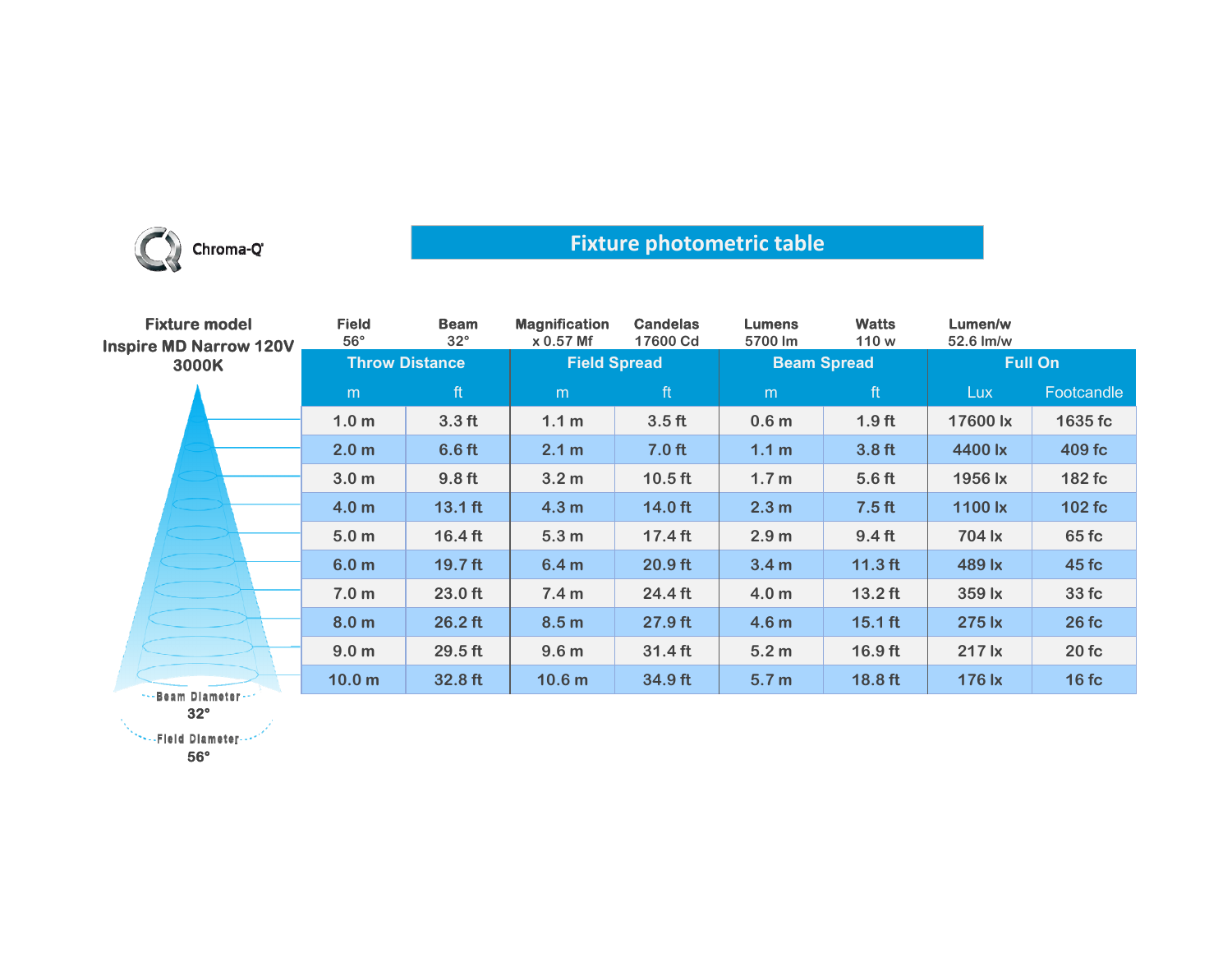

## **Fixture photometric table**

| <b>Fixture model</b><br><b>Inspire MD Medium 120V</b><br>3000K | <b>Field</b><br>$71^\circ$ | <b>Beam</b><br>$42^\circ$ | <b>Magnification</b><br>x 0.77 Mf | <b>Candelas</b><br>13800 Cd | <b>Lumens</b><br>5700 lm | <b>Watts</b><br>110 w | Lumen/w<br>52.0 lm/w |              |
|----------------------------------------------------------------|----------------------------|---------------------------|-----------------------------------|-----------------------------|--------------------------|-----------------------|----------------------|--------------|
|                                                                | <b>Throw Distance</b>      |                           | <b>Field Spread</b>               |                             | <b>Beam Spread</b>       |                       | <b>Full On</b>       |              |
|                                                                | m                          | ft                        | m                                 | ft                          | m                        | ft                    | Lux.                 | Footcandle   |
|                                                                | 1.0 <sub>m</sub>           | 3.3 <sub>ft</sub>         | 1.4 <sub>m</sub>                  | 4.7 ft                      | 0.8 <sub>m</sub>         | $2.5$ ft              | 13800 lx             | 1282 fc      |
|                                                                | 2.0 <sub>m</sub>           | 6.6 <sub>ft</sub>         | 2.9 <sub>m</sub>                  | 9.4 <sub>ft</sub>           | 1.5 <sub>m</sub>         | 5.0 <sub>ft</sub>     | 3450 lx              | 321 fc       |
|                                                                | 3.0 <sub>m</sub>           | 9.8 <sub>ft</sub>         | 4.3 <sub>m</sub>                  | $14.0$ ft                   | 2.3 <sub>m</sub>         | 7.6 <sub>ft</sub>     | 1533 lx              | 142 fc       |
|                                                                | 4.0 <sub>m</sub>           | $13.1$ ft                 | 5.7 <sub>m</sub>                  | $18.7$ ft                   | 3.1 <sub>m</sub>         | $10.1$ ft             | 863 lx               | 80 fc        |
|                                                                | 5.0 <sub>m</sub>           | $16.4$ ft                 | 7.1 m                             | 23.4 ft                     | 3.8 <sub>m</sub>         | $12.6$ ft             | 552 lx               | 51 fc        |
|                                                                | 6.0 <sub>m</sub>           | $19.7$ ft                 | 8.6 <sub>m</sub>                  | $28.1$ ft                   | 4.6 <sub>m</sub>         | $15.1$ ft             | 383 lx               | <b>36 fc</b> |
|                                                                | 7.0 <sub>m</sub>           | $23.0$ ft                 | 10.0 <sub>m</sub>                 | 32.8 ft                     | 5.4 <sub>m</sub>         | 17.6 ft               | 282 lx               | 26fc         |
|                                                                | 8.0 <sub>m</sub>           | $26.2$ ft                 | 11.4 m                            | 37.4 ft                     | 6.1 m                    | $20.2$ ft             | 216 lx               | 20fc         |
|                                                                | 9.0 <sub>m</sub>           | $29.5$ ft                 | 12.8 <sub>m</sub>                 | $42.1$ ft                   | 6.9 <sub>m</sub>         | 22.7 ft               | 170 lx               | 16fc         |
| s. Baam Blamatar                                               | 10.0 <sub>m</sub>          | 32.8 ft                   | 14.3 <sub>m</sub>                 | 46.8 ft                     | 7.7 <sub>m</sub>         | $25.2$ ft             | 138 lx               | 13fc         |

<mark>--Beam Diameter-</mark> **42°**

\*\*\*\*\*Fleid Diameter --\*\*

**71°**